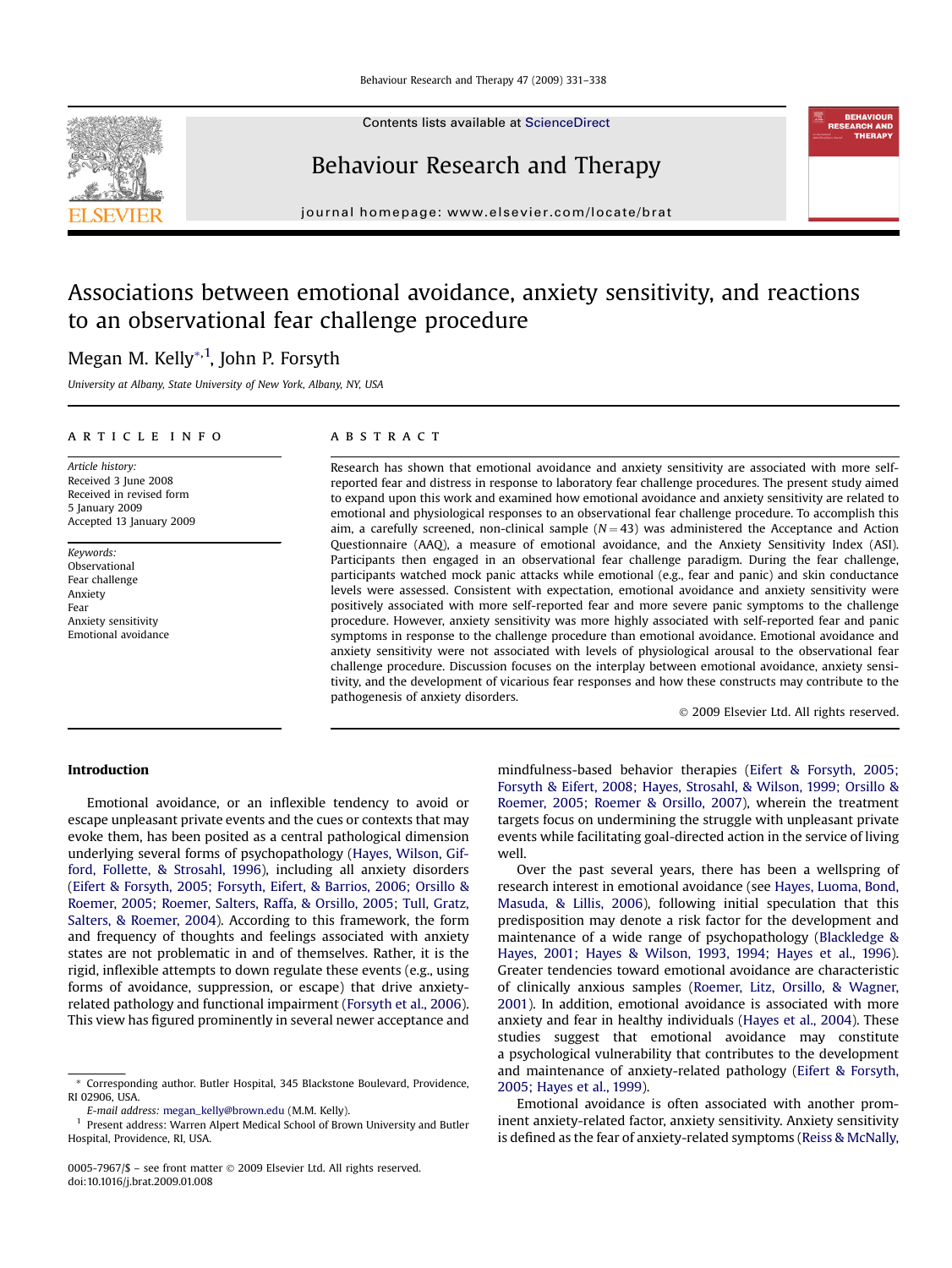[1985](#page--1-0)). Individuals high in anxiety sensitivity hold the belief that anxiety symptoms or sensations will cause negative consequences, including unwanted psychological, social, or physical outcomes ([Bernstein & Zvolensky, 2007](#page--1-0)). Anxiety sensitivity is postulated to be a ''trait-like'' dispositional construct associated with the development of anxiety disorders, particularly panic disorder ([Bernstein](#page--1-0) [& Zvolensky, 2007; McNally, 2002\)](#page--1-0). Higher levels of anxiety sensitivity are observed in individuals with anxiety disorders compared to healthy individuals [\(Cox, Borger, & Enns, 1999; Taylor & Cox,](#page--1-0) [1998](#page--1-0)), and elevated levels of anxiety sensitivity are prospectively associated with panic attacks [\(Ehlers, 1995; Harrington, Schmidt, &](#page--1-0) [Telch, 1996; Schmidt, Lerew, & Jackson, 1999](#page--1-0)), anxiety symptoms ([Schmidt, Mitchell, & Richey, 2008](#page--1-0)), and anxiety disorders ([Schmidt, Zvolensky, & Maner, 2006](#page--1-0)).

As anxiety sensitivity is the fear or intolerance of anxiety-related symptoms and sensations, particularly interoceptive cues of anxiety, and emotional avoidance is the tendency to avoid or escape aversive emotions (e.g., anxiety), there may be significant overlap between the concepts of anxiety sensitivity and emotional avoidance. Indeed, several studies show significant associations between emotional avoidance and anxiety sensitivity in healthy individuals ([Kashdan,](#page--1-0) [Barrios, Forsyth, & Steger, 2006; Stewart, Zvolensky, & Eifert, 2002,](#page--1-0) [Zvolensky & Forsyth, 2002](#page--1-0)) and in a substance use sample ([Forsyth,](#page--1-0) [Parker, & Finlay, 2003\)](#page--1-0). Support for this relationship also comes from a recent study, showing that fear of bodily sensations associated with panic attacks was positively associated with emotional avoidance in a sample of individuals with a history of uncued panic attacks ([Tull, Rodman, & Roemer, 2008\)](#page--1-0). Thus, both emotional avoidance and anxiety sensitivity are likely important, related constructs that underlie the pathogenesis of anxiety disorders.

The use of laboratory fear challenge paradigms can be used to assess the phenomenology and pathogenesis of anxiety disorders, and also to evaluate the role of individual difference factors, such as emotional avoidance and anxiety sensitivity, in the development of fear and anxiety-related symptoms. These investigations, in individuals without a history of psychopathology, can elucidate pathways to the development of disordered processes, without the confounding influence of current psychological symptoms [\(Forsyth &](#page--1-0) [Zvolensky, 2002\)](#page--1-0). Indeed, emotional avoidance and anxiety sensitivity have been associated with self-reported fear and distress in response to laboratory fear challenge procedures. For instance, individuals higher in emotional avoidance are more likely to endorse more fear and panic symptoms than their less avoidant counterparts after undergoing panicogenic biological challenge procedures (i.e., inhalations of carbon dioxide-enriched air; [Feldner, Zvolensky, Eifert,](#page--1-0) [& Spira, 2003; Karekla, Forsyth, & Kelly, 2004; Spira, Zvolensky, Eifert,](#page--1-0) [& Feldner, 2004](#page--1-0)). These studies have shown that individuals who report more avoidance-oriented coping or higher levels of emotional avoidance are more likely to report more anxiety and physical symptoms in response to these fear challenge procedures.

Although individuals with higher levels of emotional avoidance tend to report more anxiety and fear-related symptoms to fear challenge procedures, results regarding physiological responses to emotion-eliciting experiences are mixed. Studies have shown no significant differences in physiological responding to fear and challenge procedures ([Feldner et al., 2003; Karekla, Forsyth, & Kelly, 2004;](#page--1-0) [Spira et al., 2004](#page--1-0)), whereas another study has shown that individuals high in emotional avoidance show attenuated physiological responses to emotion-eliciting films [\(Sloan, 2004\)](#page--1-0). Thus, it is still largely unclear how individual differences in levels of emotional avoidance may affect physiological responses, and whether this factor affects underlying biological responses to emotional experiences.

Similarly, anxiety sensitivity is associated with greater fear and panic responses to laboratory challenge procedures. Higher levels of anxiety sensitivity are associated with anxious responses and bodily sensations in healthy controls in response to  $CO<sub>2</sub>$  laboratory challenges ([Eke & McNally, 1996; Feldner, Zvolensky, Stickle, Bonn-](#page--1-0)[Miller, & Leen-Feldner, 2006; McNally & Eke, 1996](#page--1-0)). Furthermore, levels of anxiety sensitivity are associated with the occurrence of panic symptoms in individuals with panic disorder in response to a CO2 challenge ([Perna, Romano, Caldirola, Cucchi, & Bellodi, 2003\)](#page--1-0). Although higher levels of anxiety sensitivity have been associated with greater physiological reactivity to challenge procedures [\(Gre](#page--1-0)[gor & Zvolensky, 2008; Stewart & Pihl, 1994](#page--1-0)), several other studies have found no relationship between anxiety sensitivity and physiological responses [\(Conrod, 2006; Stewart, Buffett-Jerrott, &](#page--1-0) [Kokaram, 2001; Sturges, Goetsch, Rodley, & Whittal, 1998; Zvolen](#page--1-0)[sky & Eifert, 2000](#page--1-0)). Thus, similar to emotional avoidance, it is unclear if anxiety sensitivity underlies greater physiological reactivity in response to fear-evoking events.

One class of fear challenge procedures, observational (or vicarious) fear challenge paradigms, have been widely used to investigate the processes involved in the pathogenesis of anxiety disorders ([Green & Osborne, 1985; Kelly & Forsyth, 2007a, 2007b;](#page--1-0) [Mineka & Cook, 1993\)](#page--1-0). The development of fear responses via observation typically involve the observation of another person's fear display, which provokes a fear reaction in the observer ([Mineka](#page--1-0) [& Cook, 1993; Rachman, 1977\)](#page--1-0). The development of fear via the observation of others' fear responses has been implicated as one of several key pathways in the development of anxiety pathology, including panic disorder and phobias ([Bouton, Mineka, & Barlow,](#page--1-0) [2001; Kelly & Forsyth, 2007a, 2007b; Mineka & Zinbarg, 2006;](#page--1-0) [Rapee, 2002](#page--1-0)).

Although the literature shows that the observation of fear responses is an important pathway in the origins of fearful and phobic behavior, no studies to date have examined the relationships between observed fear responses, emotional avoidance, and anxiety sensitivity. Since both emotional avoidance and anxiety sensitivity are thought to contribute to the development of anxiety disorders, it would be of benefit to evaluate how these constructs are associated with responses to experimentally controlled observational fear challenge procedures known to induce panic and anxiety symptoms. The aim of the present study was to evaluate whether the frequency and severity of panic-related symptoms and both subjective and physiological responding to an observational fear challenge procedure could be partially explained by the individual differences in emotional avoidance and anxiety sensitivity. We also explored the relative contributions of emotional avoidance and anxiety sensitivity to fear challenge responses. We anticipated that emotional avoidance and anxiety sensitivity would be positively associated with fear and panic symptoms to the fear challenge procedure. Consistent with most research on emotional avoidance, anxiety sensitivity, and physiological responses to fear challenge paradigms ([Conrod, 2006; Feldner et al., 2003; Karekla](#page--1-0) [et al., 2004; Spira et al., 2004; Stewart et al., 2001; Sturges et al.,](#page--1-0) [1998; Zvolensky & Eifert, 2000\)](#page--1-0) it was expected that no significant associations would be observed between emotional avoidance or anxiety sensitivity and physiological reactivity in response to the fear challenge procedure. This research, conducted with a sample of individuals without a history of psychopathology, may contribute to our knowledge of how vicarious learning processes interface with potential experiential risk factors in the development of anxiety disorders.

#### Method

#### Participants

Forty-three female undergraduate volunteers ( $M = 19.05$  years,  $SD = 2.65$ ) at the University at Albany, State University of New York,